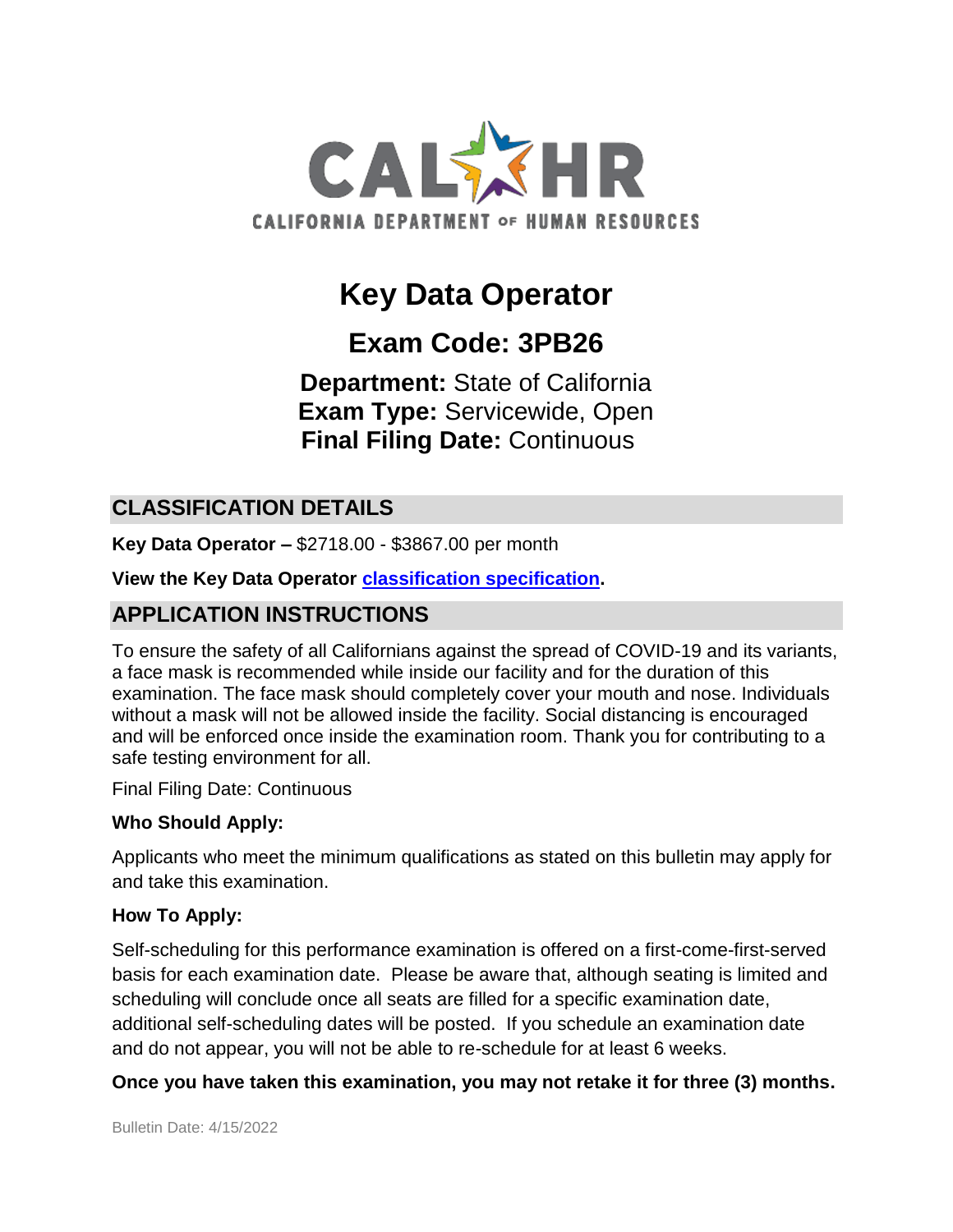Check this bulletin regularly for future examination dates.

#### **On the self-scheduling date, please go to the "TAKING THE EXAMINATION" section of this bulletin to begin the scheduling process.**

#### **Special Testing Arrangements:**

If you require special testing arrangements due to a verified disability or medical condition, please contact:

California Department of Human Resources CalCareer Service Center 1810 16<sup>th</sup> Street Sacramento, CA 95814

Phone: (866) 844-8671 Email: [CalCareer@CalHR.CA.GOV](mailto:CalCareer@CalHR.CA.GOV)

California Relay Service: 7-1-1 (TTY and voice)

TTY is a Telecommunications Device for the Deaf, and is reachable only from phones equipped with a TTY Device.

# **MINIMUM QUALIFICATIONS**

All applicants must meet the education and/or experience requirements as stated on this exam bulletin to be accepted into the examination. Part-time or full-time jobs, regardless of whether paid or volunteer positions, and inside or outside California state service will count toward experience.

#### **Key Data Operator**

Familiarity with a standard alphabetic keyboard such as that on a typewriter, key punch or key entry machine.

## **POSITION DESCRIPTION**

#### **Key Data Operator**

This is the entry, training and journeyperson level in this series. Incumbents, under close supervision, learn and perform routine key punch or key entry operations. Incumbents may have lead responsibility over others and secondary responsibility for the operation of a key-to-disc console.

Positions exist throughout the State of California.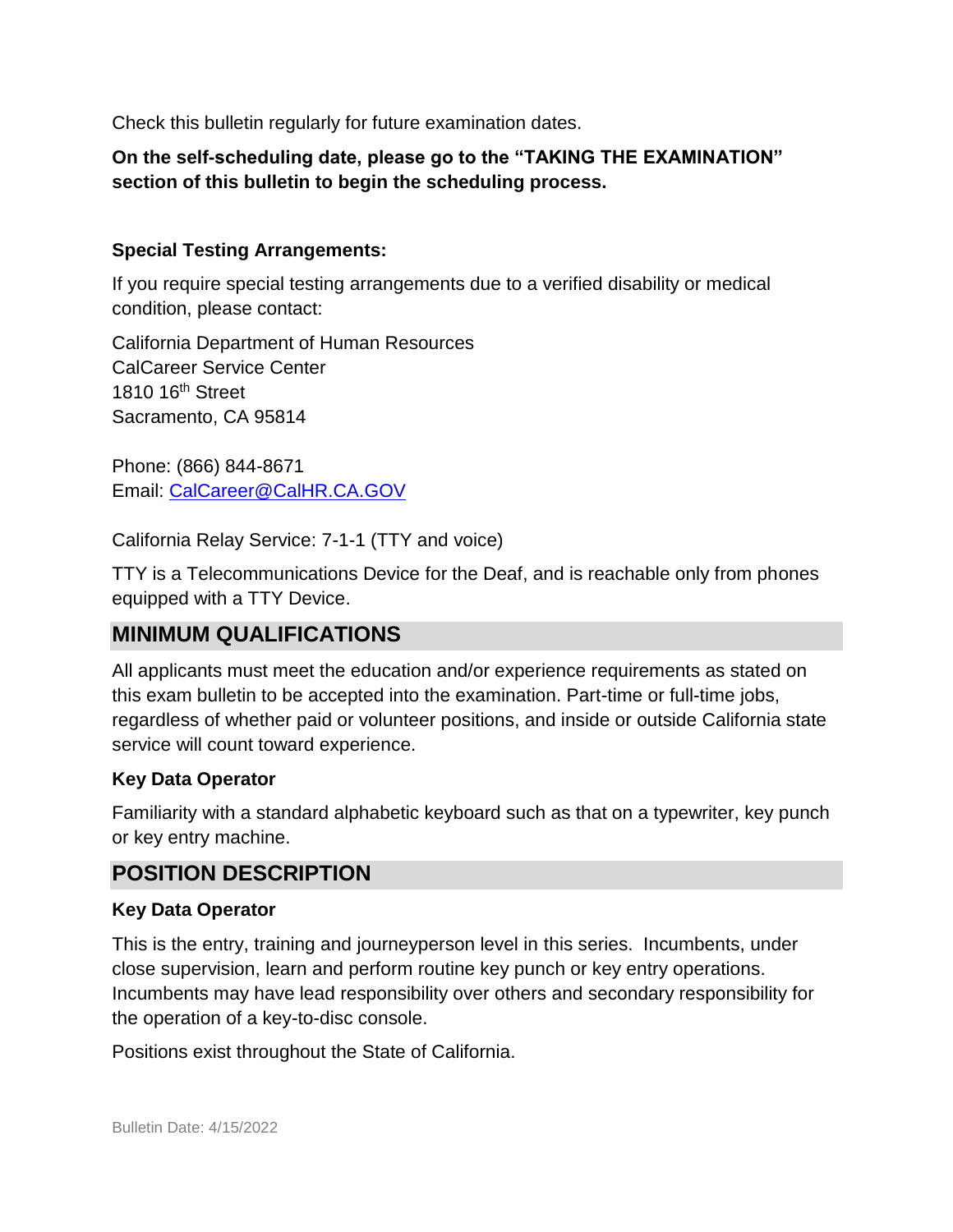# **EXAMINATION SCOPE**

This examination consists of the following components:

**Performance Examination –** Weighted 100% of the final score.

A final score of 70% must be attained to be placed on the eligible list.

In addition to evaluating applicants' relative knowledge, skills, and ability, as demonstrated by quality and breadth of education and/or experience, emphasis in each exam component will be measuring competitively, relative to job demands, each applicant's:

## **Knowledge of:**

1. Typewriter or key data keyboard.

## **Ability to:**

- 1. Demonstrate aptitude for key punch or key entry machine operation
- 2. Perform general clerical work of average difficulty and follow directions.

# **ELIGIBLE LIST INFORMATION**

A servicewide, open eligible list for the **Key Data Operator** classification will be established for the State of California (all State of California departments, statewide).

The names of successful competitors will be merged onto the eligible list in order of final score regardless of exam date. Eligibility expires **twelve (12) months** after it is established. Applicants must then retake the examination to reestablish eligibility.

Veterans' Preference will be granted for this examination. In accordance with Government Codes 18973.1 and 18973.5, whenever any veteran, or widow or widower of a veteran achieves a passing score on an open examination, he or she shall be ranked in the top rank of the resulting eligible list.

Veterans status is verified by the California Department of Human Resources (CalHR). Information on this program and [the Veterans' Preference Application](https://www.jobs.ca.gov/CalHRPublic/Landing/Jobs/VeteransInformation.aspx) (Std. form 1093) is available online**.** Additional information on veteran benefits is available at the Department of Veterans Affairs.

Career Credits **will not** be added to the final score for this exam, because it does not meet the requirements to qualify for Career Credits.

# **PREPARING FOR THE EXAMINATION**

Here is a list of suggested resources to have available when applying for the examination.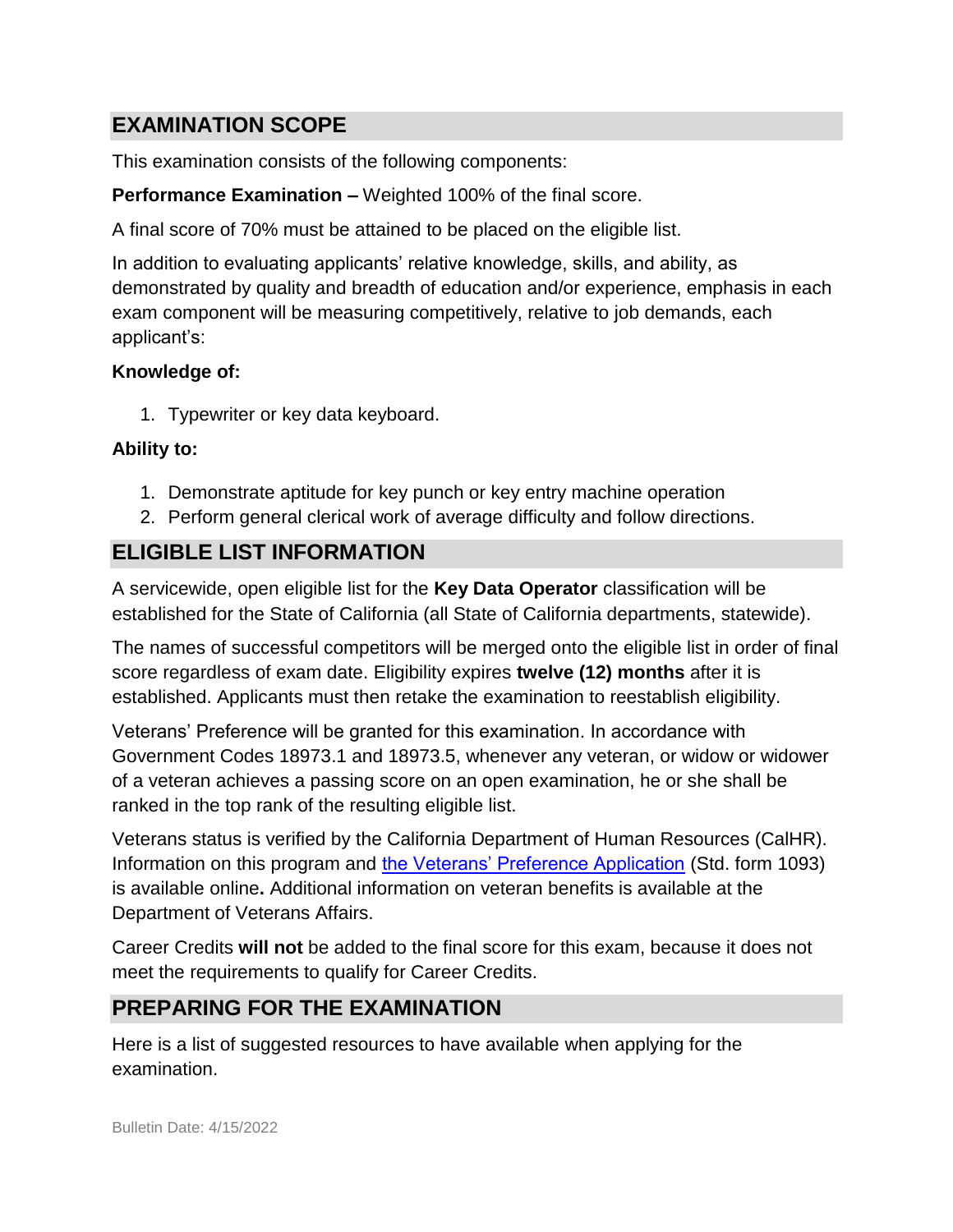**Employment History:** Employment dates, job titles, organization names and addresses, names of supervisors or persons who can verify your job responsibilities, and phone numbers of persons listed above.

**Education:** School names and addresses, degrees earned, dates attended, courses taken (verifiable on a transcript), persons or office who can verify education, and phone numbers of persons or offices listed above.

**Training:** Class titles, certifications received, names of persons who can verify your training, and phone numbers of persons listed above.

## **TAKING THE EXAMINATION**

#### **You must schedule yourself to participate in this examination.**

Self-scheduling for this examination is offered on a first-come-first-served basis for each examination date. Although seating is limited and scheduling will conclude once all the available seats are filled for a specific examination date, additional self-scheduling dates will be posted in the future.

## **NO EXAMINATION DATES ARE CURRENTLY SCHEDULED.**

Check this bulletin regularly for future examination dates.

Please note: If you need special testing arrangements, please select the Reasonable Accommodation box during the self-scheduling process.

# **TESTING DEPARTMENTS**

State of California (all State of California departments)

## **CONTACT INFORMATION**

California Department of Human Resources CalCareer Service Center 1810 16th Street Sacramento, CA 95814 Phone: (866) 844-8671 Email: [CalCareer@CalHR.CA.GOV](mailto:CalCareer@CalHR.CA.GOV)

California Relay Service: 7-1-1 (TTY and voice)

TTY is a Telecommunications Device for the Deaf, and is reachable only from phones equipped with a TTY Device.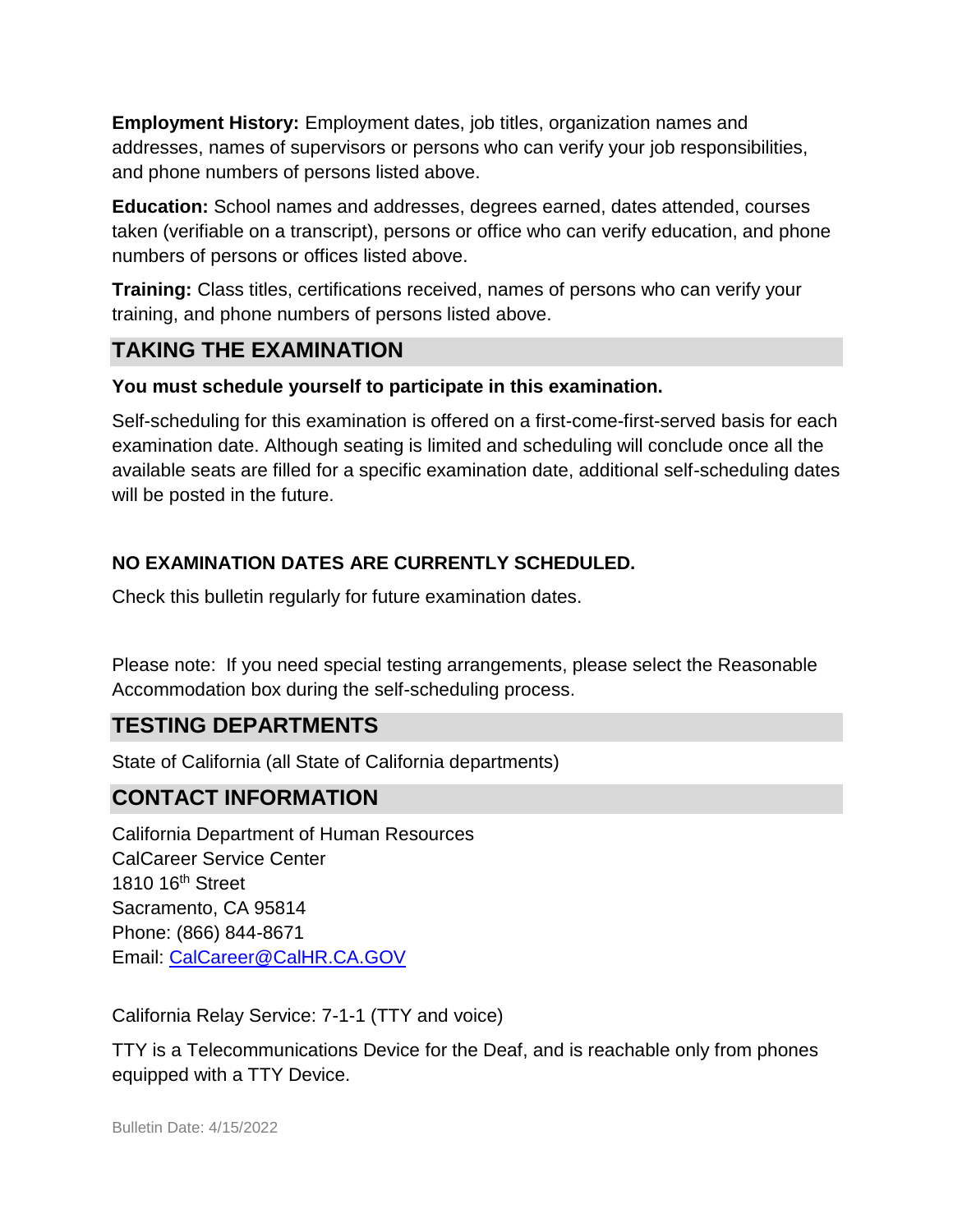# **EQUAL OPPORTUNITY EMPLOYER**

The State of California is an equal opportunity employer to all, regardless of age, ancestry, color, disability (mental and physical), exercising the right of family care and medical leave, gender, gender expression, gender identity, genetic information, marital status, medical condition, military or veteran status, national origin, political affiliation, race, religious creed, sex (includes pregnancy, childbirth, breastfeeding, and related medical conditions), and sexual orientation.

# **DRUG-FREE STATEMENT**

It is an objective of the State of California to achieve a drug-free State work place. Any applicant for State employment will be expected to behave in accordance with this objective, because the use of illegal drugs is inconsistent with the law of the State, the rules governing civil service, and the special trust placed in public servants.

## **GENERAL INFORMATION**

Examination and/or Employment Application (STD 678) forms are available at the California Department of Human Resources, local offices of the Employment Development Department, and through your **[CalCareer Account.](http://www.jobs.ca.gov/)**

If you meet the requirements stated on this examination bulletin, you may take this examination, which is competitive. Possession of the entrance requirements does not assure a place on the eligible list. Your performance in the examination described in this bulletin will be rated against a predetermined job-related rating, and all applicants who pass will be ranked according to their score.

The California Department of Human Resources (CalHR) reserves the right to revise the examination plan to better meet the needs of the service, if the circumstances under which this examination was planned change. Such revision will be in accordance with civil service laws and rules and all applicants will be notified.

General Qualifications: Applicants must possess essential personal qualifications including integrity, initiative, dependability, good judgement, the ability to work cooperatively with others, and a state of health consistent with the ability to perform the assigned duties of the class. A medical examination may be required. In open examinations, investigation may be made of employment records and personal history and fingerprinting may be required.

Eligible Lists: Eligible lists established by competitive examination, regardless of date, must be used in the following order: 1) sub-divisional promotional, 2) departmental promotional, 3) multi-departmental promotional, 4) servicewide promotional, 5) departmental open, 6) open. When there are two lists of the same kind, the older must